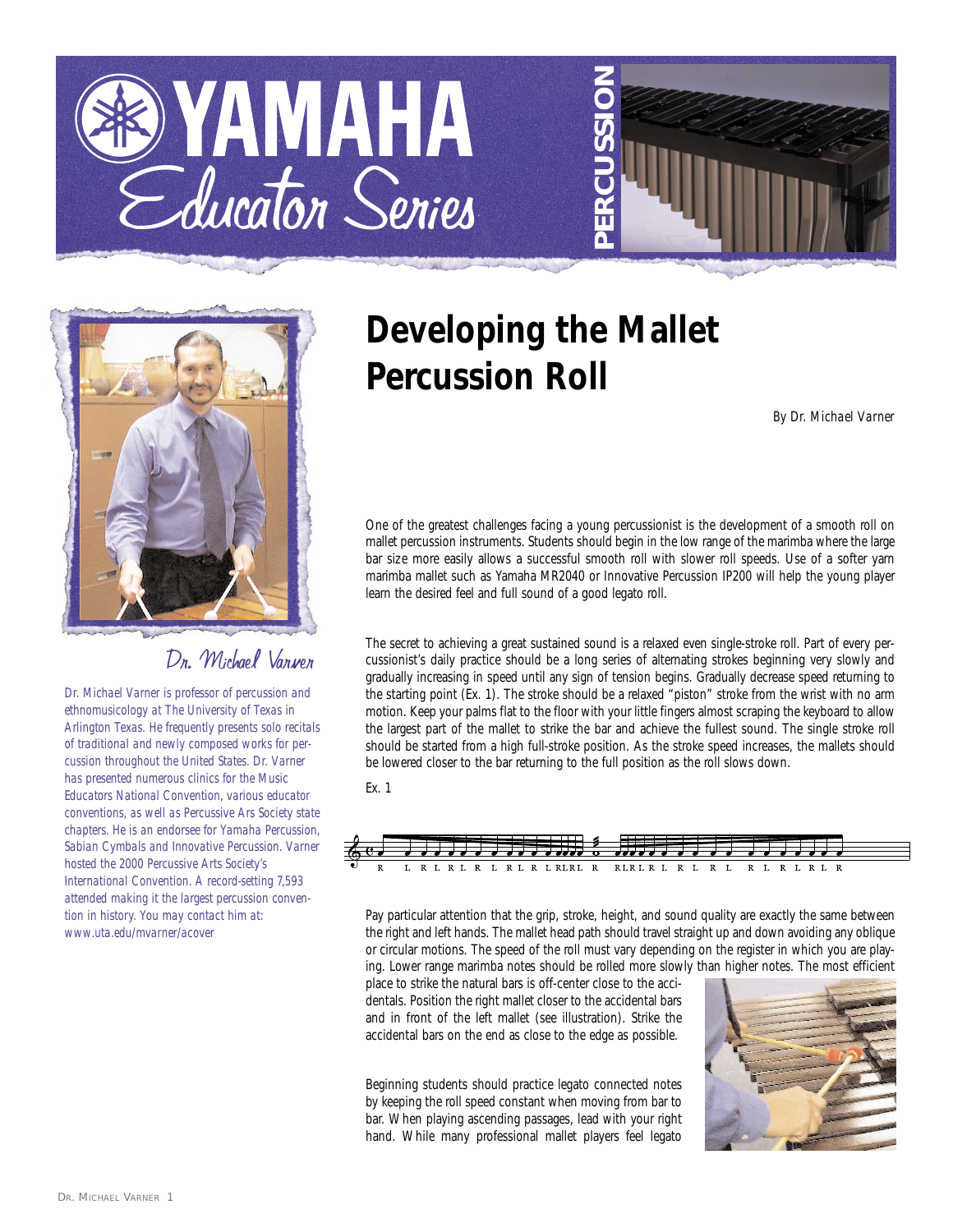

rolled passages should be played with an un-metered roll, younger students need the exact metering of exercises to help build confidence and to smoothly move from note to note without a break. Begin with half-notes moving upward on a C-major scale. Concentrate on smoothly shifting from note to note without accenting or interrupting the flow. Although a fast roll is desirable, make sure you are maintaining a relaxed wrist stroke with no tension or tightness. Slow down the roll speed if necessary until you can move smoothly with a relaxed motion and full tone. As you become more confident, add scales that require shifting to accidental bars. Move smoothly from the beating spot of the natural bar to the end of the accidental bar. The E-major scale is particularly good for this because the student must shift upward, from E to F#, move horizontally from F# to G#, and finally return to the natural bars (Ex. 2). Lean your body forward slightly as you move to the accidental bars.

Ex. 2



Go back to the original single-stroke roll exercise and begin with the left mallet.

## Ex. 3

Whenever you move downward, lead with your left hand





Yamaha Corporation of America • Band & Orchestral Division 3445 East Paris Ave., SE • P.O. Box 899 • Grand Rapids, MI 49518-0899 www.yamahapercussion.com

YAMAH